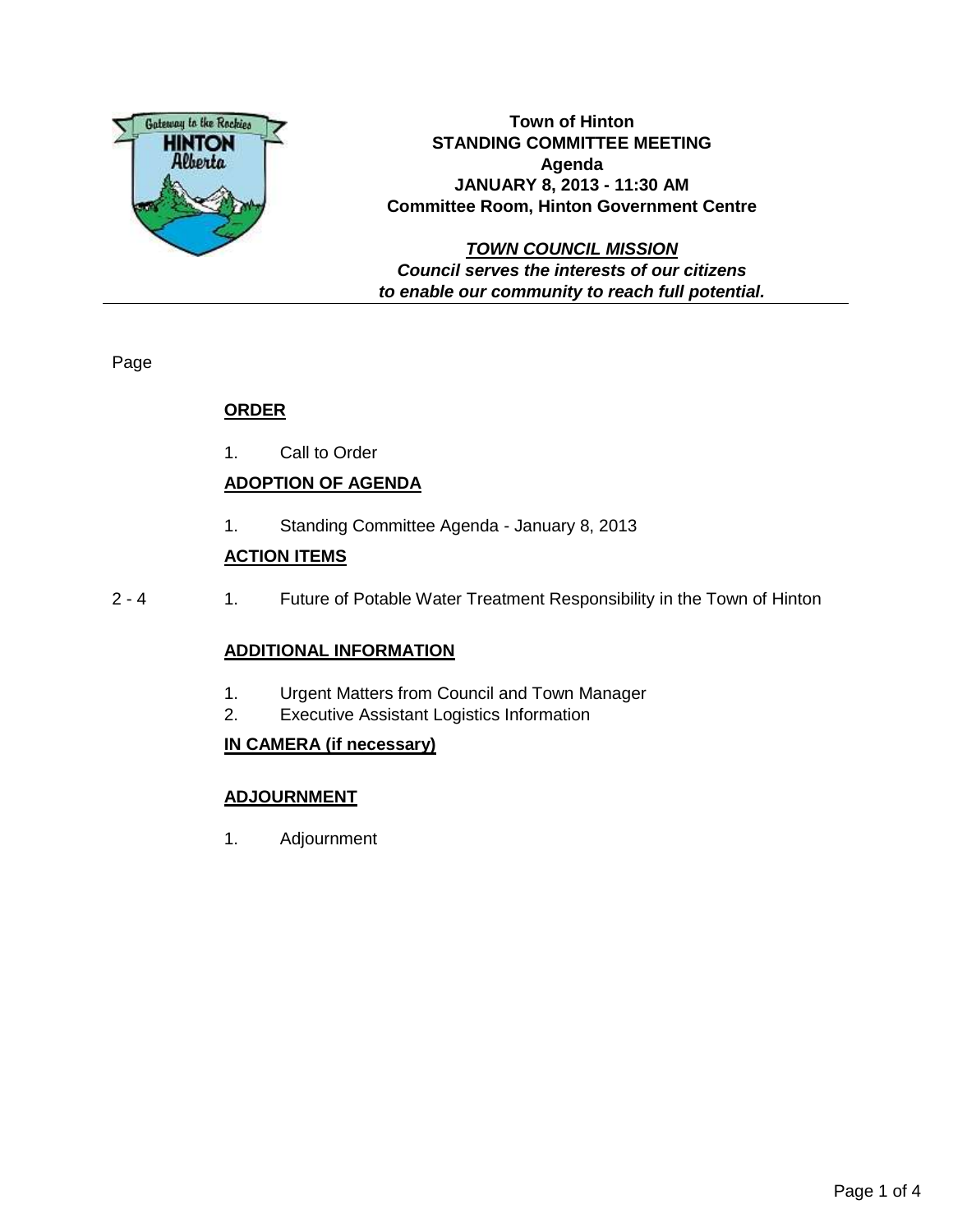#### FUTURE OF POTABLE WATER TREATMENT RESPONSIBILITY IN THE TOWN OF HINTON

TOWN ASK: That West Fraser Board accep<sup>t</sup> <sup>a</sup> Town proposal which would see WF continue after 2018-20 to produce all Town municipal water requirements; with the Town providing suitable third party insurance (firewall style) against claims and losses to West Fraser acting reasonably.

#### A. Members and Principles West Fraser Board and Senior Management:

| Henry H. Ketcham, Chairperson and CEO | Clark S. Binkley  |
|---------------------------------------|-------------------|
| J. Duncan Gibson                      | Samuel W. Ketcham |
| Gerald J. Miller                      | Harald H. Ludwig  |
| Robert L. Phillips                    | Janice G. Rennie  |
|                                       |                   |

West Fraser Board governance says: "This Code is intended to provide genera<sup>l</sup> guidelines that will:

- Ensure compliance with laws and regulations which govern West Fraser's business activities;
- Foster <sup>a</sup> standard of conduct which reflects positively on West Fraser and its employees;
- Protect West Fraser from financial loss; and
- Preserve <sup>a</sup> corporate climate in which the integrity and dignity of each individual is not compromised."

| B. Interests of West Fraser Board and Mgmt re: Treating Town Water and Town Responses |  |  |  |  |  |
|---------------------------------------------------------------------------------------|--|--|--|--|--|
|                                                                                       |  |  |  |  |  |

|                | West Fraser concern/interest                                                                                                                                | Town of Hinton response.                                                                                                                                                                                                                            |
|----------------|-------------------------------------------------------------------------------------------------------------------------------------------------------------|-----------------------------------------------------------------------------------------------------------------------------------------------------------------------------------------------------------------------------------------------------|
| 1              | Legal and financial risk if treated<br>water fails and water consumers<br>are harmed.                                                                       | Town prepared and appears able to insure a third<br>party against this loss, and prepared to do so at it's<br>cost.                                                                                                                                 |
| $\overline{2}$ | Public relations risk if treated<br>water fails and water consumers<br>are harmed.                                                                          | This is a real concern that is hard to mitigate<br>against-the Victoria Secret campaign is an example<br>and we understand that anti-WF folks would play up<br>the loss, not the benefits over time.                                                |
| 3              | To be a responsive corporate<br>citizen in communities they<br>operate in like Hinton.                                                                      | The tradition since 1957 of this pulp mill treating both<br>water and sewer for the community is highly regarded<br>and appreciated and is seen as a valued part of WF's<br>contribution to community.                                              |
| 4              | A political supporter of P3<br>methods of doing business and<br>government cost-effectively                                                                 | This approach preserves water costs at lower levels.<br>The P3 partnership has been one of the longest<br>serving in Alberta (since 1957) and it would be<br>disappointing to many to alter it.                                                     |
| 5              | The overall stakeholder<br>relationship. WF considers<br>important the broader<br>relationships, with<br>shareholders, the general public<br>of Canada etc. | Hinton has tried to be responsive to WF interests and<br>in this situation and is seeking a reciprocal approach<br>on this matter; as this benefits all residents of Hinton<br>including all local employees/familys of WF and it's<br>contractors. |
| 6.             | Operational challenges<br>maintaining qualified water<br>treatment staff                                                                                    | This is a concern in many places, alternate models<br>including contracting out/remote water treatment<br>monitoring are becoming more prevalent.                                                                                                   |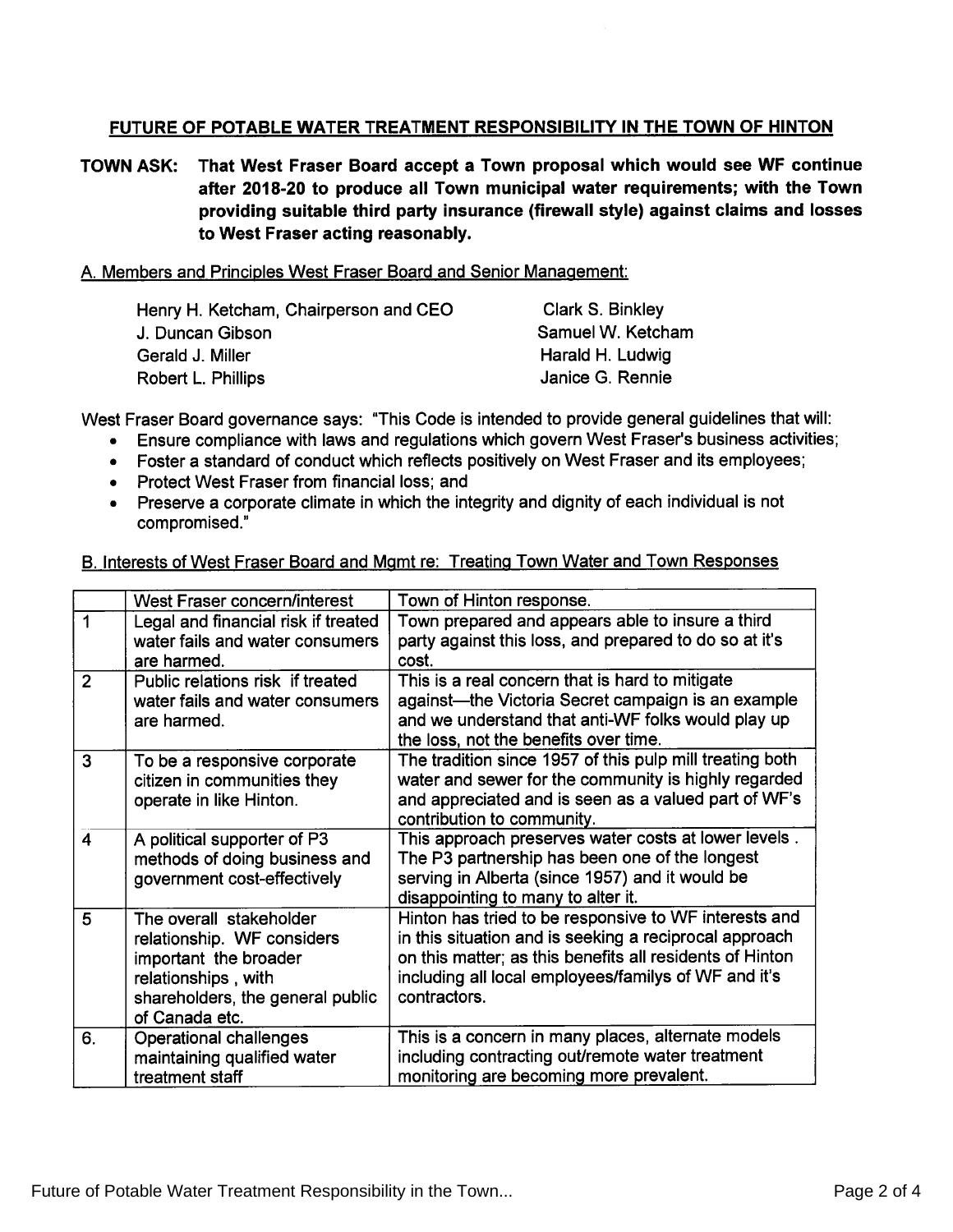#### C. Other Considerations:

Probability of success: --The Town has no strong relationships with anyone on the board.

The Town's consequence of failure is that water will continue to be treated on the WF site, by Town or Town's contractor at it's expense, and the pre-polished water would still be supplied by WF. Effective date of this cha

Local management has advised they do not see other implications for the Town appearing before the board. They see no cause for concern on our overall Town:WF relationship and on other future matters? i.e. Corporate contributions for major community initiatives, shared political support etc.

#### D. Current Options Available to Town:

- 
- 1. Ask West Fraser to treat water and sewer as in the past. (They've only given us notice<br>to move away from water treatment responsibility)<br>2. Town treats water on their site. (Capital cost effective, but increased operati
- 3. Town treats water on <sup>a</sup> new site (Capital cost and operation costs would both be more long-term, least advisable alternative financially).

# E. Next Steps Proposed After Meeting Jan. <sup>3</sup> with Senior West Fraser Local Management:

- 1. Prepare more specific framework involving lawyer and insurance for establishing contractual firewall.
- 2. Meet with West Fraser VP's Larry (former corporate Council) and Ted. (by mid March)
- 3. Probably request attendance at June West Fraser Board meeting in Vancouver, depending on step2. Will require political presence and presentation.

Prepared by Bernie Kreiner-January 4, <sup>2013</sup> AS BACKGROUND INFORMATION to UPDATE COUNCIL